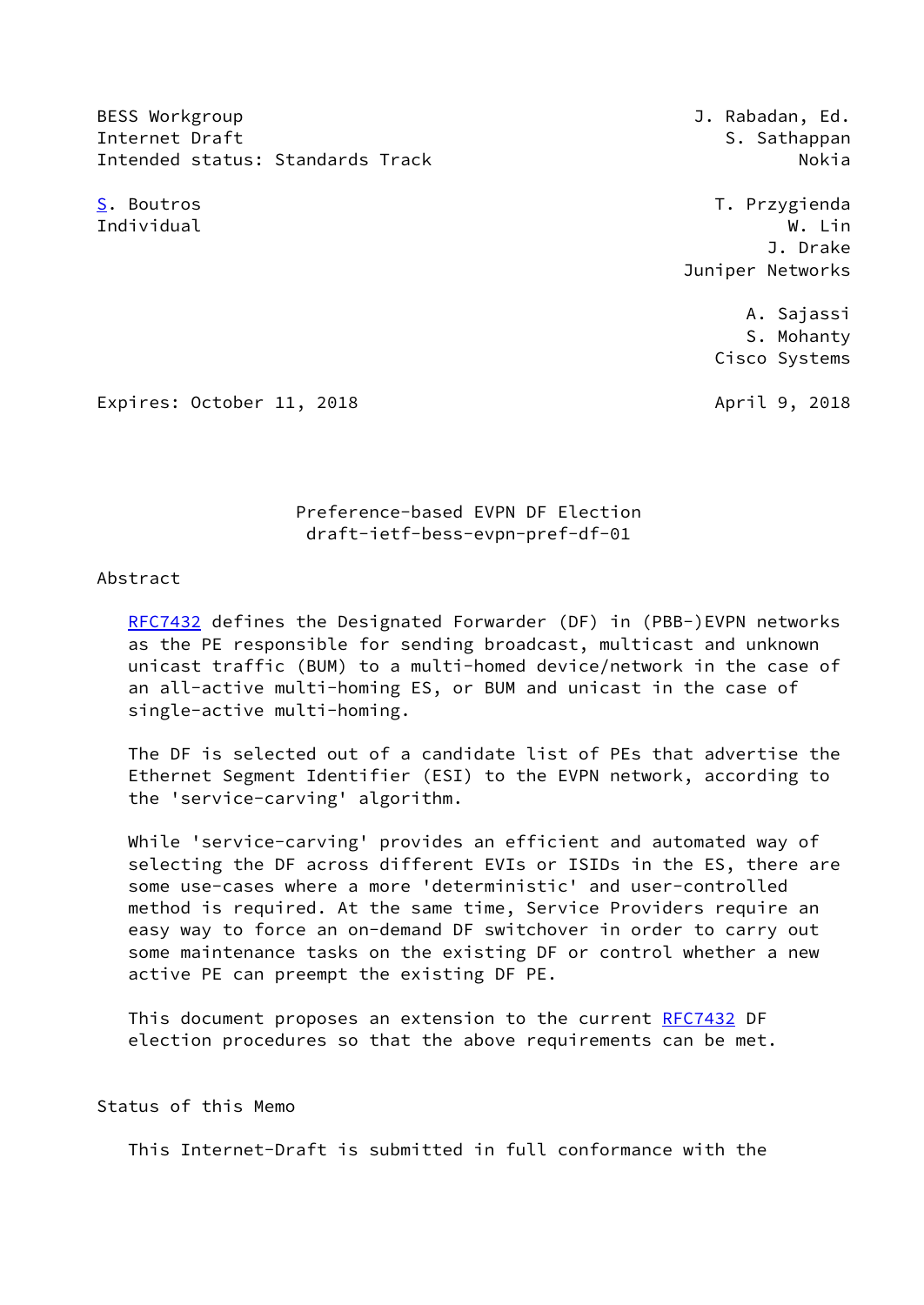Internet-Draft Preference-based EVPN DF Election April 9, 2018

provisions of [BCP 78](https://datatracker.ietf.org/doc/pdf/bcp78) and [BCP 79](https://datatracker.ietf.org/doc/pdf/bcp79).

 Internet-Drafts are working documents of the Internet Engineering Task Force (IETF), its areas, and its working groups. Note that other groups may also distribute working documents as Internet- Drafts.

 Internet-Drafts are draft documents valid for a maximum of six months and may be updated, replaced, or obsoleted by other documents at any time. It is inappropriate to use Internet-Drafts as reference material or to cite them other than as "work in progress."

 The list of current Internet-Drafts can be accessed at <http://www.ietf.org/ietf/1id-abstracts.txt>

 The list of Internet-Draft Shadow Directories can be accessed at <http://www.ietf.org/shadow.html>

This Internet-Draft will expire on October 11, 2018.

Copyright Notice

 Copyright (c) 2018 IETF Trust and the persons identified as the document authors. All rights reserved.

This document is subject to **[BCP 78](https://datatracker.ietf.org/doc/pdf/bcp78)** and the IETF Trust's Legal Provisions Relating to IETF Documents [\(http://trustee.ietf.org/license-info](http://trustee.ietf.org/license-info)) in effect on the date of publication of this document. Please review these documents carefully, as they describe your rights and restrictions with respect to this document. Code Components extracted from this document must include Simplified BSD License text as described in Section 4.e of the Trust Legal Provisions and are provided without warranty as described in the Simplified BSD License.

Table of Contents

| 3. EVPN BGP Attributes for Deterministic DF Election 4                                 |  |
|----------------------------------------------------------------------------------------|--|
| 4. Solution description $\ldots \ldots \ldots \ldots \ldots \ldots \ldots \frac{5}{2}$ |  |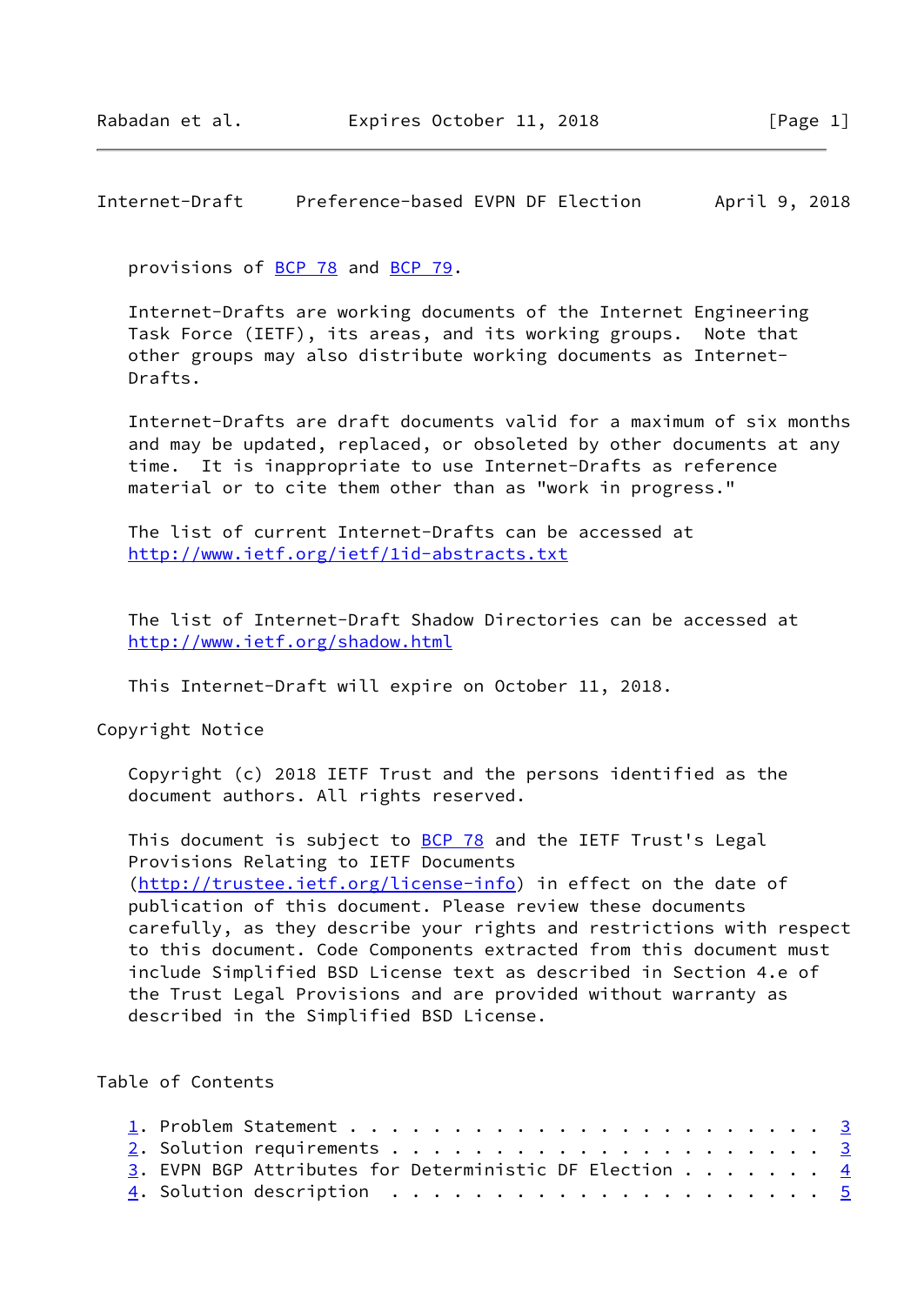<span id="page-2-1"></span>

| $4.1$ Use of the Preference algorithm 5<br>4.2 Use of the Preference algorithm in RFC7432 |  |  |  |  |  |               |  |
|-------------------------------------------------------------------------------------------|--|--|--|--|--|---------------|--|
|                                                                                           |  |  |  |  |  |               |  |
|                                                                                           |  |  |  |  |  |               |  |
|                                                                                           |  |  |  |  |  |               |  |
| Rabadan et al.<br>Expires October 11, 2018                                                |  |  |  |  |  | [Page 2]      |  |
| Preference-based EVPN DF Election<br>Internet-Draft                                       |  |  |  |  |  | April 9, 2018 |  |
| $\frac{11}{11}$ . Conventions used in this document 10                                    |  |  |  |  |  |               |  |
|                                                                                           |  |  |  |  |  |               |  |
|                                                                                           |  |  |  |  |  |               |  |
|                                                                                           |  |  |  |  |  |               |  |
| 15.1 Normative References 11                                                              |  |  |  |  |  |               |  |
| $15.2$ Informative References 11                                                          |  |  |  |  |  |               |  |
|                                                                                           |  |  |  |  |  |               |  |
|                                                                                           |  |  |  |  |  |               |  |
|                                                                                           |  |  |  |  |  |               |  |

<span id="page-2-0"></span>[1](#page-2-0). Problem Statement

 [RFC7432](https://datatracker.ietf.org/doc/pdf/rfc7432) defines the Designated Forwarder (DF) in (PBB-)EVPN networks as the PE responsible for sending broadcast, multicast and unknown unicast traffic (BUM) to a multi-homed device/network in the case of an all-active multi-homing ES or BUM and unicast traffic to a multi homed device or network in case of single-active multi-homing.

 The DF is selected out of a candidate list of PEs that advertise the Ethernet Segment Identifier (ESI) to the EVPN network and according to the 'service-carving' algorithm.

 While 'service-carving' provides an efficient and automated way of selecting the DF across different EVIs or ISIDs in the ES, there are some use-cases where a more 'deterministic' and user-controlled method is required. At the same time, Service Providers require an easy way to force an on-demand DF switchover in order to carry out some maintenance tasks on the existing DF or control whether a new active PE can preempt the existing DF PE.

This document proposes an extension to the current [RFC7432](https://datatracker.ietf.org/doc/pdf/rfc7432) DF election procedures so that the above requirements can be met.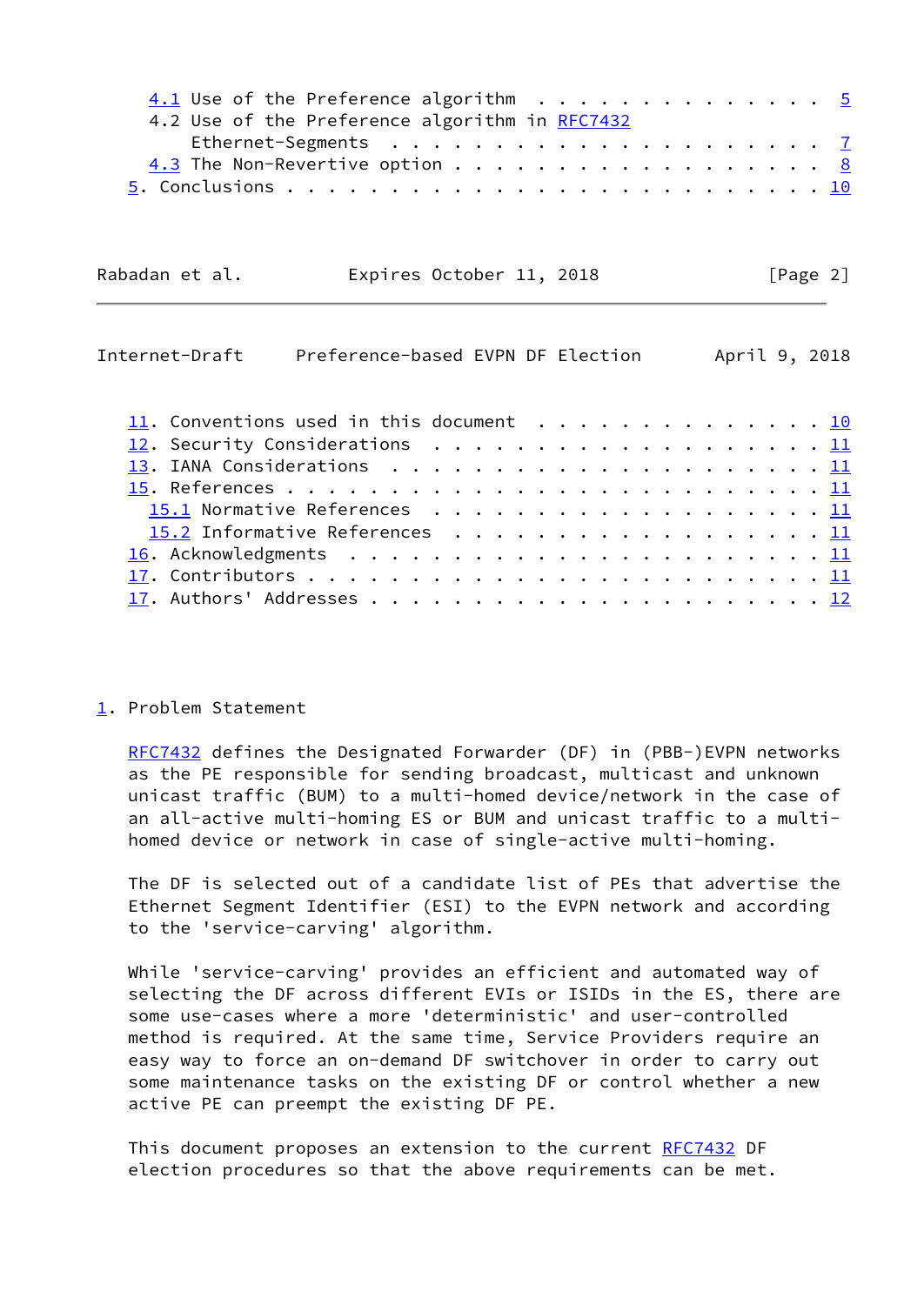<span id="page-3-0"></span>[2](#page-3-0). Solution requirements

This document proposes an extension of the [RFC7432](https://datatracker.ietf.org/doc/pdf/rfc7432) 'service-carving' DF election algorithm motivated by the following requirements:

- a) The solution MUST provide an administrative preference option so that the user can control in what order the candidate PEs may become DF, assuming they are all operationally ready to take over.
- b) This extension MUST work for [RFC7432](https://datatracker.ietf.org/doc/pdf/rfc7432) Ethernet Segments (ES) and virtual ES, as defined in  $[\underline{vES}]$ .

| Rabadan et al. | Expires October 11, 2018 |  | [Page 3] |
|----------------|--------------------------|--|----------|
|----------------|--------------------------|--|----------|

<span id="page-3-2"></span>Internet-Draft Preference-based EVPN DF Election April 9, 2018

- c) The user MUST be able to force a PE to preempt the existing DF for a given EVI/ISID without re-configuring all the PEs in the ES.
- d) The solution SHOULD allow an option to NOT preempt the current DF, even if the former DF PE comes back up after a failure. This is also known as "non-revertive" behavior, as opposed to the [RFC7432](https://datatracker.ietf.org/doc/pdf/rfc7432) DF election procedures that are always revertive.
- e) The solution MUST work for single-active and all-active multi homing Ethernet Segments.
- <span id="page-3-1"></span>[3](#page-3-1). EVPN BGP Attributes for Deterministic DF Election

 This solution reuses and extends the DF Election Extended Community defined in  $[DF]$  $[DF]$  that is advertised along with the ES route:

|                     |                | 0 1 2 3 4 5 6 7 8 9 0 1 2 3 4 5 6 7 8 9 0 1 2 3 4 5 6 7 8 9 0 1 |  |
|---------------------|----------------|-----------------------------------------------------------------|--|
|                     |                |                                                                 |  |
| Type=0x06           | Sub-Type(0x06) | DP  Reserved=0  <br>DF Type                                     |  |
| Reserved = $\theta$ |                | DF Preference (2 octets)                                        |  |

Where the following fields are re-defined as follows:

o DF Type can have the following values: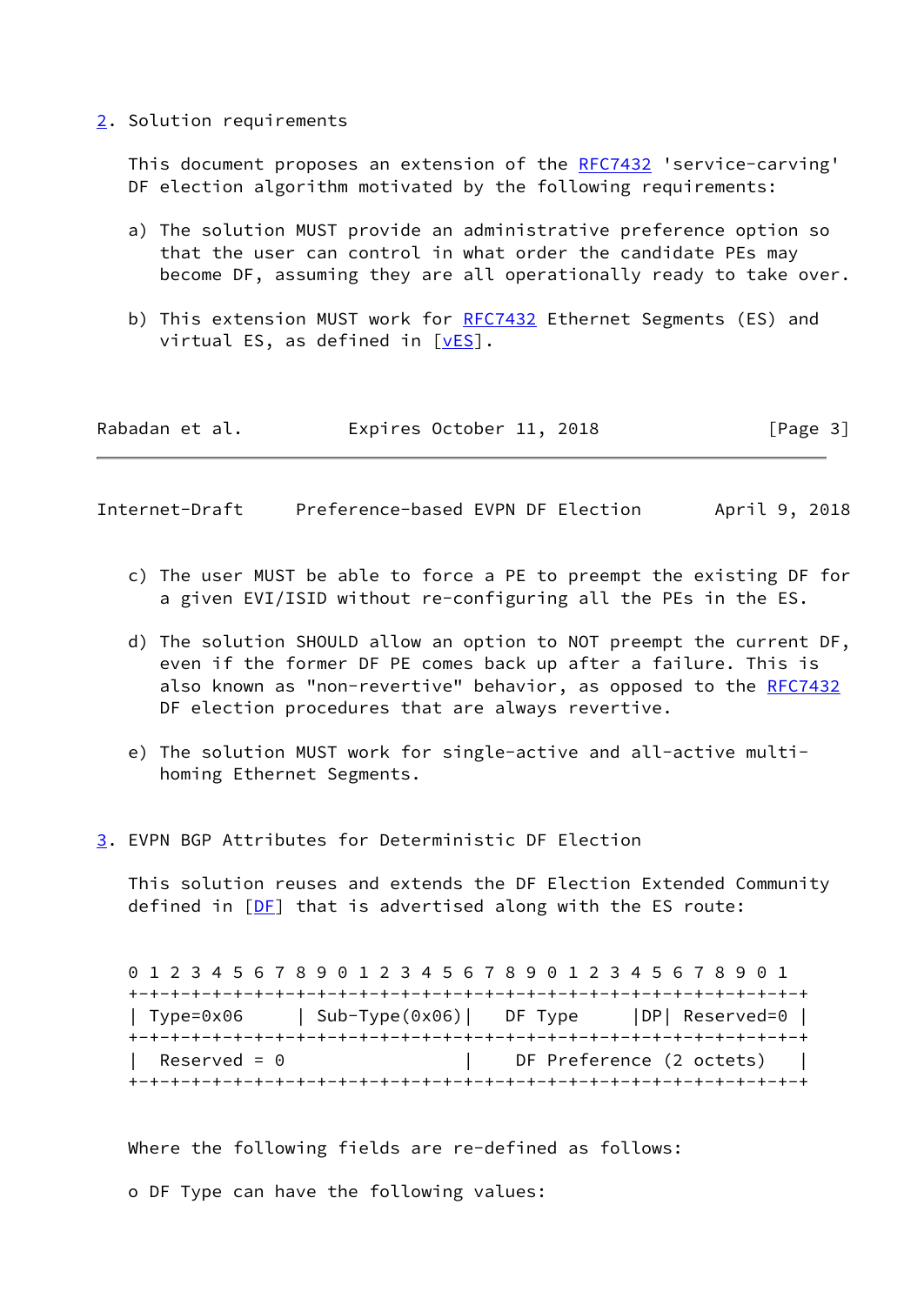- Type 0 Default, mod based DF election as per [RFC7432](https://datatracker.ietf.org/doc/pdf/rfc7432).
- Type  $1$  HRW algorithm as per  $[DF]$
- Type 2 Preference algorithm (this document)
- o DP or 'Don't Preempt' bit, determines if the PE advertising the ES route requests the remote PEs in the ES not to preempt it as DF. The default value is DP=0, which is compatible with the current 'preempt' or 'revertive' behavior in [RFC7432](https://datatracker.ietf.org/doc/pdf/rfc7432). The DP bit SHOULD be ignored if the DF Type is different than 2.
- o DF Preference defines a 2-octet value that indicates the PE preference to become the DF in the ES. The allowed values are within the range 0-65535, and default value MUST be 32767. This value is the midpoint in the allowed Preference range of values, which gives the operator the flexibility of choosing a significant number of values, above or below the default Preference. The DF Preference field is specific to DF Type 2 and does not represent any Preference value for other Types.

| Rabadan et al. |  | Expires October 11, 2018 |  | [Page 4] |  |
|----------------|--|--------------------------|--|----------|--|
|                |  |                          |  |          |  |

<span id="page-4-1"></span>Internet-Draft Preference-based EVPN DF Election April 9, 2018

<span id="page-4-0"></span>[4](#page-4-0). Solution description

 Figure 1 illustrates an example that will be used in the description of the solution.

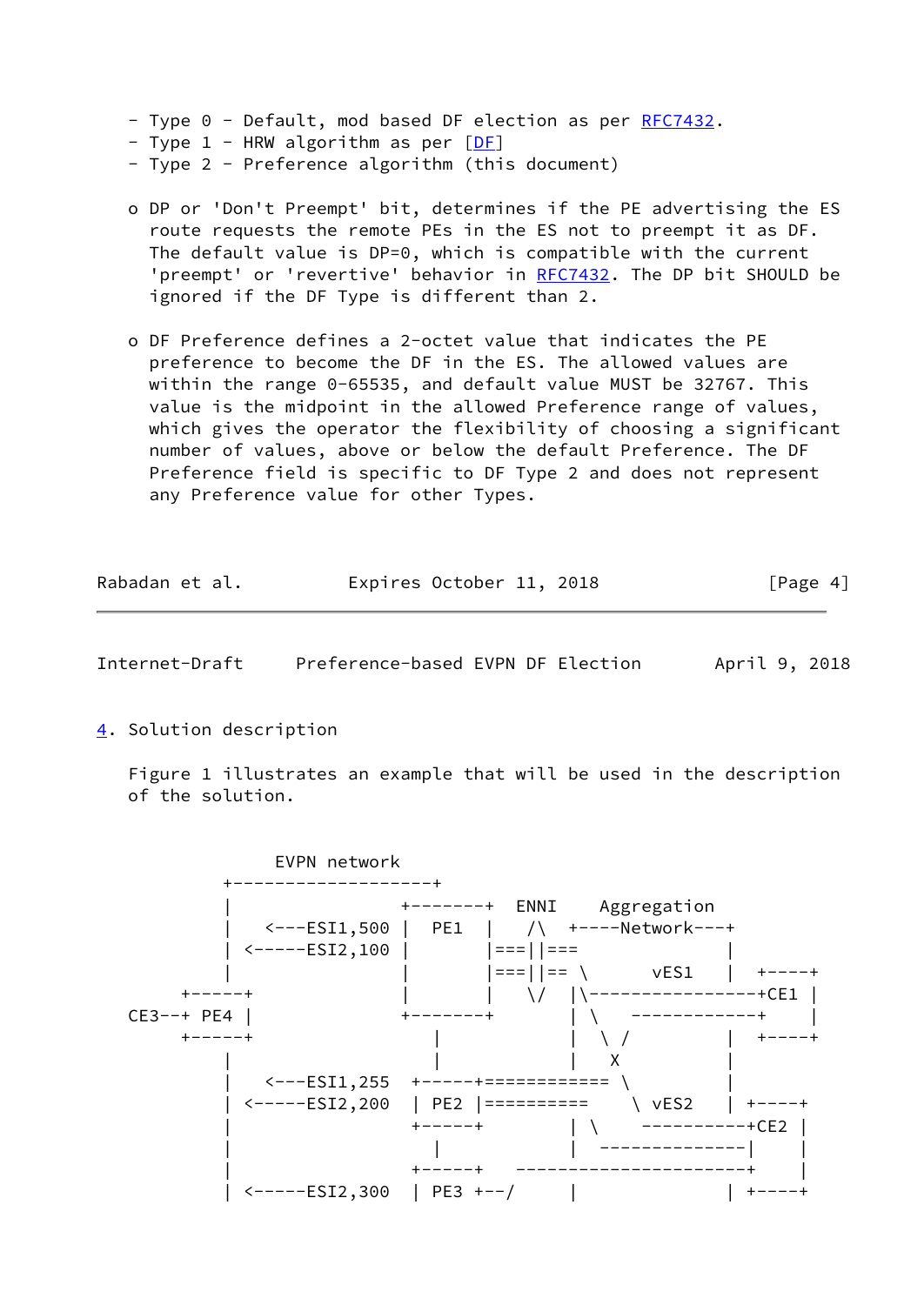| +-----+ +--------------+

--------------------+

## Figure 1 ES and Deterministic DF Election

 Figure 1 shows three PEs that are connecting EVCs coming from the Aggregation Network to their EVIs in the EVPN network. CE1 is connected to vES1 - that spans PE1 and PE2 - and CE2 is connected to vES2, that is defined in PE1, PE2 and PE3.

 If the algorithm chosen for vES1 and vES2 is type 2, i.e. Preference based, the PEs may become DF irrespective of their IP address and based on an administrative Preference value. The following sections provide some examples of the new defined procedures and how they are applied in the use-case in Figure 1.

<span id="page-5-0"></span>[4.1](#page-5-0) Use of the Preference algorithm

Assuming the operator wants to control - in a flexible way - what PE becomes the DF for a given vES and the order in which the PEs become DF in case of multiple failures, the following procedure may be used:

 a) vES1 and vES2 are now configurable with three optional parameters that are signaled in the DF Election extended community. These parameters are the Preference, Preemption option (or "Don't

| Rabadan et al. | Expires October 11, 2018 | [Page 5] |
|----------------|--------------------------|----------|
|                |                          |          |

Internet-Draft Preference-based EVPN DF Election April 9, 2018

 Preempt Me" option) and DF algorithm type. We will represent these parameters as [Pref,DP,type]. Let's assume vES1 is configured as [500,0,Pref] in PE1, and [255,0,Pref] in PE2. vES2 is configured as [100,0,Pref], [200,0,Pref] and [300,0,Pref] in PE1, PE2 and PE3 respectively.

- b) The PEs will advertise an ES route for each vES, including the 3 parameters in the DF Election Extended Community.
- c) According to [RFC7432](https://datatracker.ietf.org/doc/pdf/rfc7432), each PE will wait for the DF timer to expire before running the DF election algorithm. After the timer expires, each PE runs the Preference-based DF election algorithm as follows:

o The PE will check the DF type in each ES route, and assuming all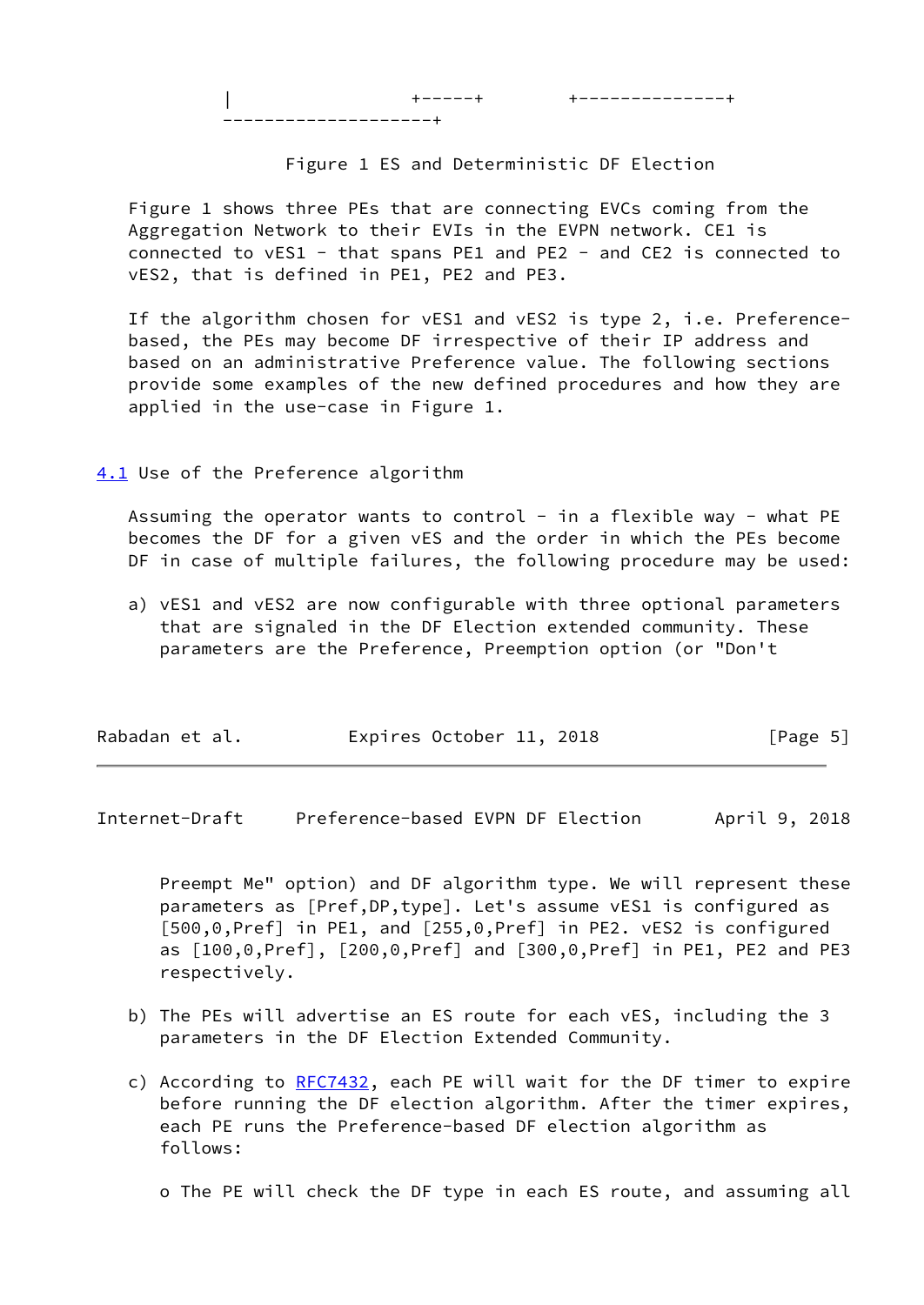the ES routes are consistent in this DF type and the value is 2 (Preference-based), the PE will run the new extended procedure. Otherwise, the procedure will fall back to [RFC7432](https://datatracker.ietf.org/doc/pdf/rfc7432) 'service carving'.

- o In this extended procedure, each PE builds a list of candidate PEs, ordered based on the Preference. E.g. PE1 will build a list of candidate PEs for vES1 ordered by the Preference, from high to low: PE1>PE2. Hence PE1 will become the DF for vES1. In the same way, PE3 becomes the DF for vES2.
- d) Note that, by default, the Highest-Preference is chosen for each ES or vES, however the ES configuration can be changed to the Lowest-Preference algorithm as long as this option is consistent in all the PEs in the ES. E.g. vES1 could have been explicitly configured as type Preference-based with Lowest-Preference, in which case, PE2 would have been the DF.
- e) Assuming some maintenance tasks had to be executed on PE3, the operator could set vES2's preference to e.g. 50 so that PE2 is forced to take over as DF for vES2. Once the maintenance on PE3 is over, the operator could decide to leave the existing preference or configure the old preference back.
- f) In case of equal Preference in two or more PEs in the ES, the tie breakers will be the DP bit and the lowest IP PE in that order. For instance:
	- o If vES1 parameters were [500,0,Pref] in PE1 and [500,1,Pref] in PE2, PE2 would be elected due to the DP bit.
	- o If vES1 parameters were [500,0,Pref] in PE1 and [500,0,Pref] in PE2, PE1 would be elected, assuming PE1's IP address is lower

| Rabadan et al. | Expires October 11, 2018 |  | [Page 6] |  |
|----------------|--------------------------|--|----------|--|
|                |                          |  |          |  |

<span id="page-6-0"></span>Internet-Draft Preference-based EVPN DF Election April 9, 2018

than PE2's.

 g) The Preference is an administrative option that MUST be configured on a per-ES basis from the management plane, but MAY also be dynamically changed based on the use of local policies. For instance, on PE1, ES1's Preference can be lowered from 500 to 100 in case the bandwidth on the ENNI port is decreased a 50% (that could happen if e.g. the 2-port LAG between PE1 and the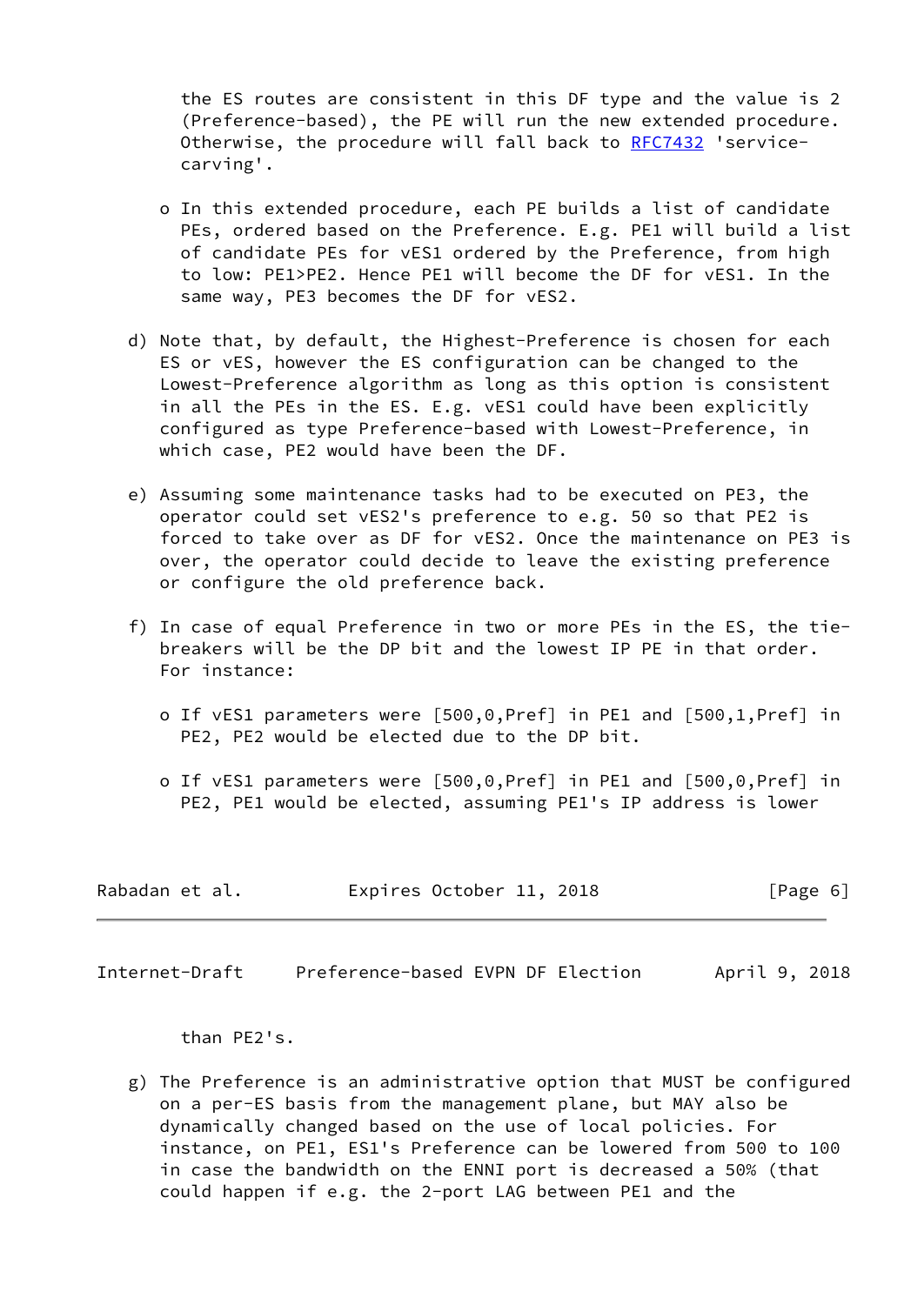Aggregation Network loses one port). Policies MAY also trigger dynamic Preference changes based on the PE's bandwidth availability in the core, of specific ports going operationally down, etc. The definition of the actual local policies is out of scope of this document. The default Preference value is 32767.

#### <span id="page-7-2"></span>[4.2](#page-7-2) Use of the Preference algorithm in [RFC7432](https://datatracker.ietf.org/doc/pdf/rfc7432) Ethernet-Segments

While the Preference-based DF type described in section  $4.1$  is typically used in virtual ES scenarios where there is normally an individual EVI per vES, the existing [RFC7432](https://datatracker.ietf.org/doc/pdf/rfc7432) definition of ES allows potentially up to thousands of EVIs on the same ES. If this is the case, and the operator still wants to control who the DF is for a given EVI, the use of the Preference-based DF type can also provide the desired level of load balancing.

 In this type of scenarios, the ES is configured with an administrative Preference value, but then a range of EVI/ISIDs can be defined to use the Highest-Preference or the Lowest-Preference depending on the desired behavior. With this option, the PE will build a list of candidate PEs ordered by the Preference, however the DF for a given EVI/ISID will be determined by the local configuration.

For instance:

- o Assuming ES3 is defined in PE1 and PE2, PE1 may be configured as [500,0,Preference] for ES3 and PE2 as [100,0,Preference].
- o In addition, assuming vlan-based service interfaces, the PEs will be configured with (vlan/ISID-range,high\_or\_low), e.g. (1- 2000,high) and (2001-4000, low).
- o This will result in PE1 being DF for EVI/ISIDs 1-2000 and PE2 being DF for EVI/ISIDs 2001-4000.

 For Ethernet Segments attached to three or more PEs, any other logic that provides a fair distribution of the DF function among the PEs is valid, as long as that logic is consistent in all the PEs in the ES.

| Rabadan et al. | Expires October 11, 2018 |  | [Page 7] |
|----------------|--------------------------|--|----------|
|----------------|--------------------------|--|----------|

<span id="page-7-1"></span>Internet-Draft Preference-based EVPN DF Election April 9, 2018

<span id="page-7-0"></span>[4.3](#page-7-0) The Non-Revertive option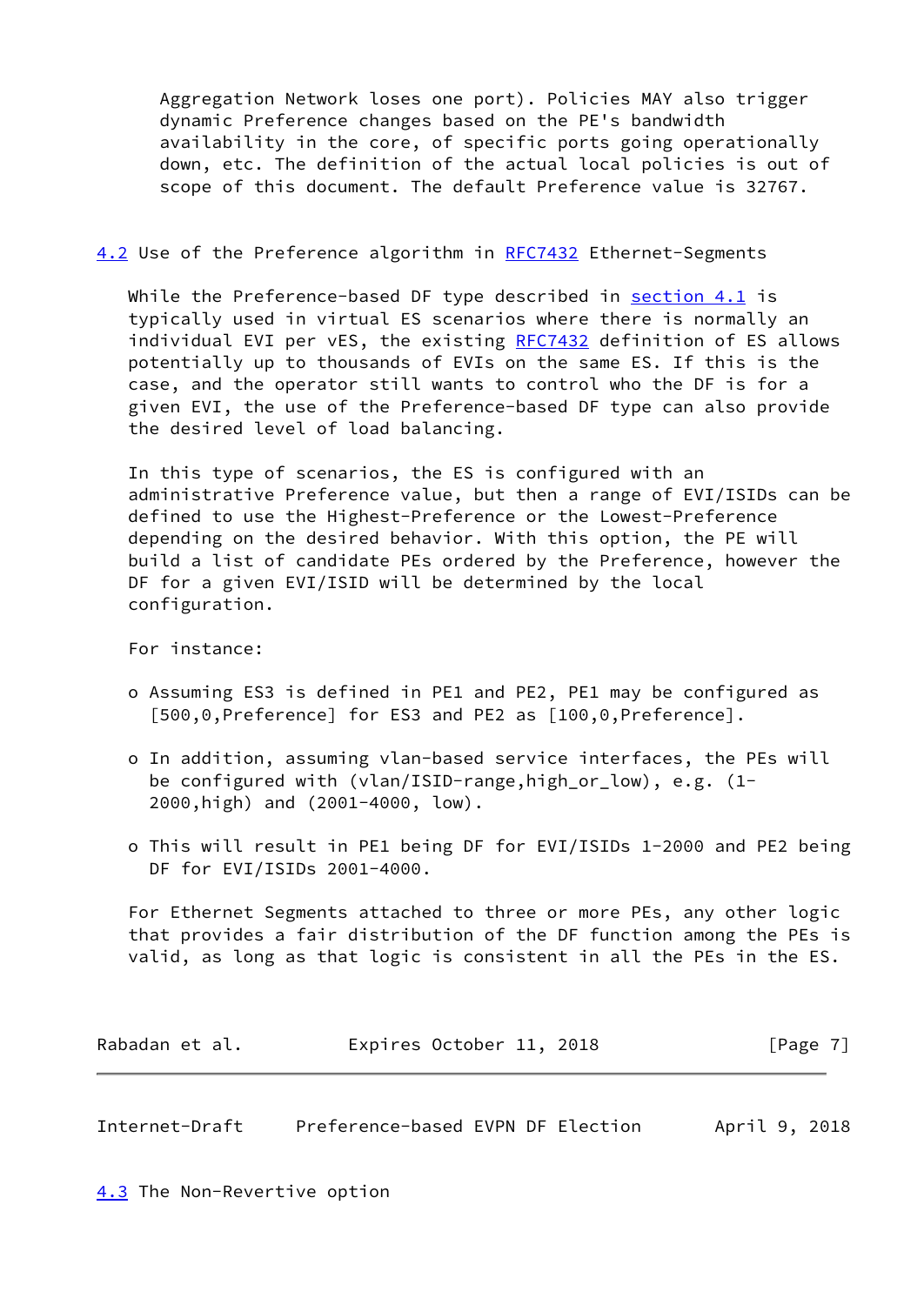As discussed in  $section 2(d)$ , an option to NOT preempt the existing DF for a given EVI/ISID is required and therefore added to the DF Election extended community. This option will allow a non-revertive behavior in the DF election.

 Note that, when a given PE in an ES is taken down for maintenance operations, before bringing it back, the Preference may be changed in order to provide a non-revertive behavior. The DP bit and the mechanism explained in this section will be used for those cases when a former DF comes back up without any controlled maintenance operation, and the non-revertive option is desired in order to avoid service impact.

 In Figure 1, we assume that based on the Highest-Pref, PE3 is the DF for ESI2.

 If PE3 has a link, EVC or node failure, PE2 would take over as DF. If/when PE3 comes back up again, PE3 will take over, causing some unnecessary packet loss in the ES.

 The following procedure avoids preemption upon failure recovery (please refer to Figure 1):

- 1) A new "Don't Preempt Me" parameter is defined on a per-PE per-ES basis, as described in [section 3.](#page-3-1) If "Don't Preempt Me" is disabled (default behavior) the advertised DP bit will be 0. If "Don't Preempt Me" is enabled, the ES route will be advertised with DP=1 ("Don't Preempt Me").
- 2) Assuming we want to avoid 'preemption', the three PEs are configured with the "Don't Preempt Me" option. Note that each PE individually MAY be configured with different preemption value. In this example, we assume ESI2 is configured as 'DP=enabled' in the three PEs.
- 3) Assuming EVI1 uses Highest-Pref in vES2 and EVI2 uses Lowest-Pref, when vES2 is enabled in the three PEs, the PEs will exchange the ES routes and select PE3 as DF for EVI1 (due to the Highest-Pref type), and PE1 as DF for EVI2 (due to the Lowest-Pref).
- 4) If PE3's vES2 goes down (due to EVC failure detected by OAM, or port failure or node failure), PE2 will become the DF for EVI1. No changes will occur for EVI2.
- 5) When PE3's vES2 comes back up, PE3 will start a boot-timer (if booting up) or hold-timer (if the port or EVC recovers). That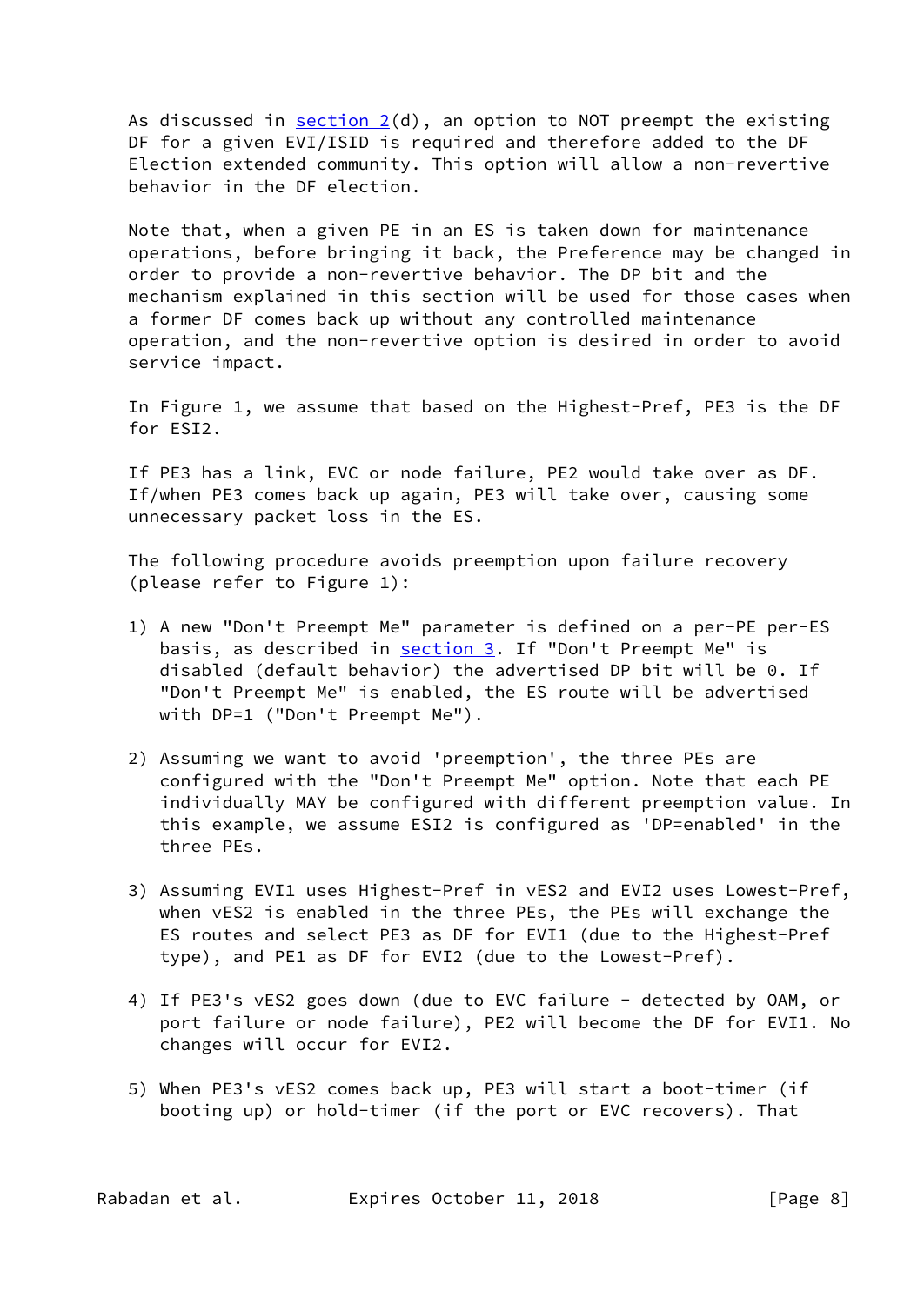timer will allow some time for PE3 to receive the ES routes from PE1 and PE2. PE3 will then:

- o Select two "reference-PEs" among the ES routes in the vES, the "Highest-PE" and the "Lowest-PE":
	- The Highest-PE is the PE with higher Preference, using the DP bit first (with DP=1 being better) and, after that, the lower PE-IP address as tie-breakers. PE3 will select PE2 as Highest- PE over PE1, since, when comparing [Pref,DP,PE-IP], [200,1,PE2-IP] wins over [100,1,PE1-IP].
	- The Lowest-PE is the PE with lower Preference, using the DP bit first (with DP=1 being better) and, after that, the lower PE-IP address as tie-breakers. PE3 will select PE1 as Lowest- PE over PE2, since [100,1, PE1-IP] wins over [200,1, PE2-IP].
	- Note that if there were only one remote PE in the ES, Lowest and Highest PE would be the same PE.
- o Check its own administrative Pref and compares it with the one of the Highest-PE and Lowest-PE that have DP=1 in their ES routes. Depending on this comparison PE3 will send the ES route with a [Pref,DP] that may be different from its administrative [Pref,DP]:
	- If PE3's Pref value is higher than the Highest-PE's, PE3 will send the ES route with an 'in-use' operational Pref equal to the Highest-PE's and DP=0.
	- If PE3's Pref value is lower than the Lowest-PE's, PE3 will send the ES route with an 'in-use' operational Preference equal to the Lowest-PE's and DP=0.
	- If PE3's Pref value is neither higher nor lower than the Highest-PE's or the Lowest-PE's respectively, PE3 will send the ES route with its administrative [Pref,DP]=[300,1].
	- In this example, PE3's administrative Pref=300 is higher than the Highest-PE with DP=1, that is, PE2 (Pref=200). Hence PE3 will inherit PE2's preference and send the ES route with an operational 'in-use' [Pref,DP]=[200,0].

 Note that, a PE will always send DP=0 as long as the advertised Pref is the 'in-use' operational Pref (as opposed to the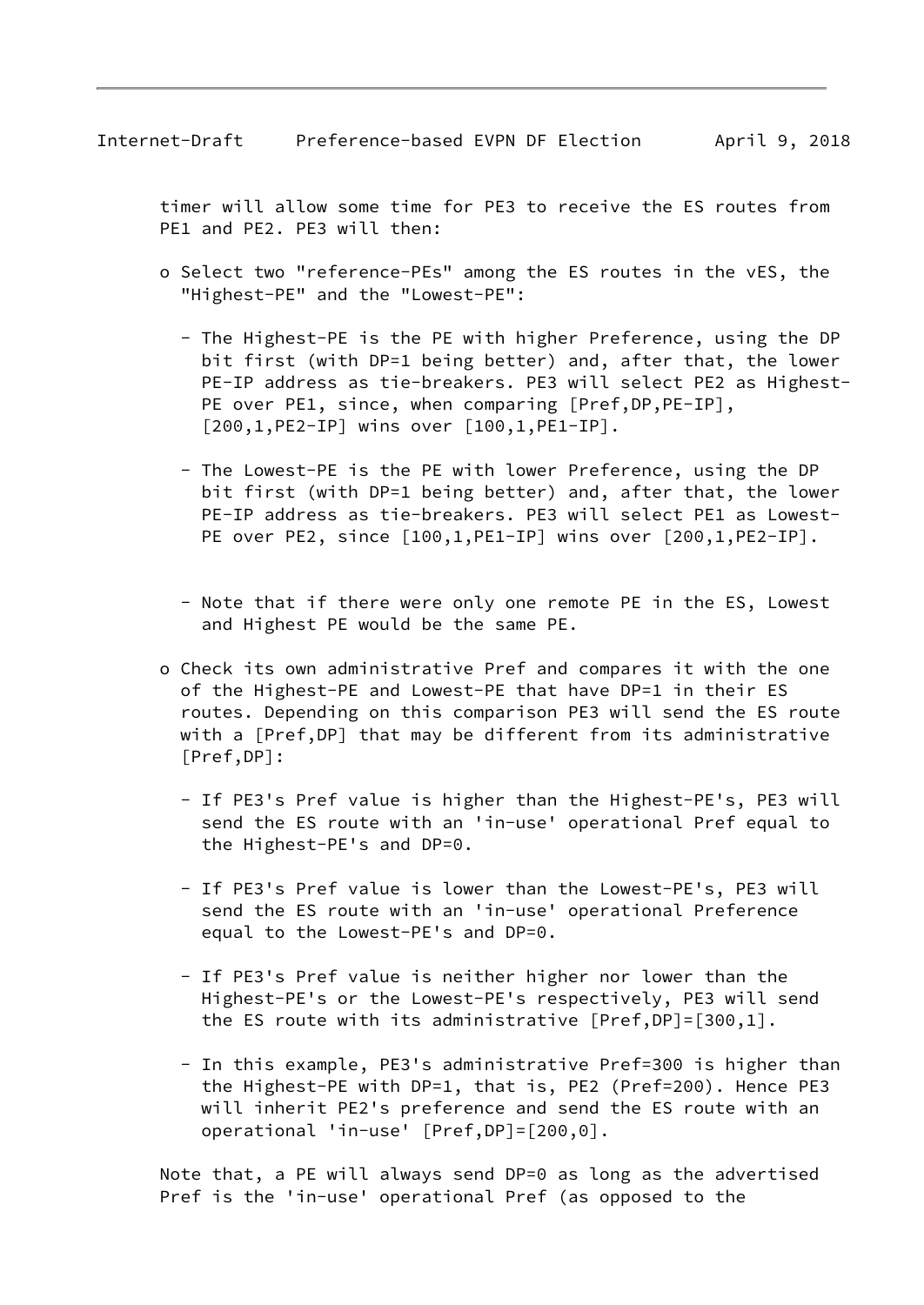#### Rabadan et al. 
Expires October 11, 2018

Fage 9]

<span id="page-10-1"></span>Internet-Draft Preference-based EVPN DF Election April 9, 2018

 This ES route update sent by PE3 (with [200,0,PE3-IP]) will not cause any DF switchover for any EVI/ISID. PE2 will continue being DF for EVI1. This is because the DP bit will be used as a tie breaker in the DF election. That is, if a PE has two candidate PEs with the same Pref, it will pick up the one with DP=1. There are no DF changes for EVI2 either.

- 6) Subsequently, if PE2 fails, upon receiving PE2's ES route withdrawal, PE3 and PE1 will go through the process described in (5) to select new Highest and Lowest-PEs (considering their own active ES route) and then they will run the DF Election.
	- o If a PE selects itself as new Highest or Lowest-PE and it was not before, the PE will then compare its operational 'in-use' Pref with its administrative Pref. If different, the PE will send an ES route update with its administrative Pref and DP values. In the example, PE3 will be the new Highest-PE, therefore it will send an ES route update with [Pref,DP]=[300,1].
	- o After running the DF Election, PE3 will become the new DF for EVI1. No changes will occur for EVI2.

 Note that, irrespective of the DP bit, when a PE or ES comes back and the PE advertises a DF Election type different than 2 (Preference algorithm), the rest of the PEs in the ES MUST fall back to the default [RFC7432](https://datatracker.ietf.org/doc/pdf/rfc7432) service-carving modulo-based DF Election.

<span id="page-10-0"></span>[5](#page-10-0). Conclusions

 Service Providers are seeking for options where the DF election can be controlled by the user in a deterministic way and with a non revertive behavior. This document defines the use of a Preference algorithm that can be configured and used in a flexible manner to achieve those objectives.

# <span id="page-10-2"></span>[11.](#page-10-2) Conventions used in this document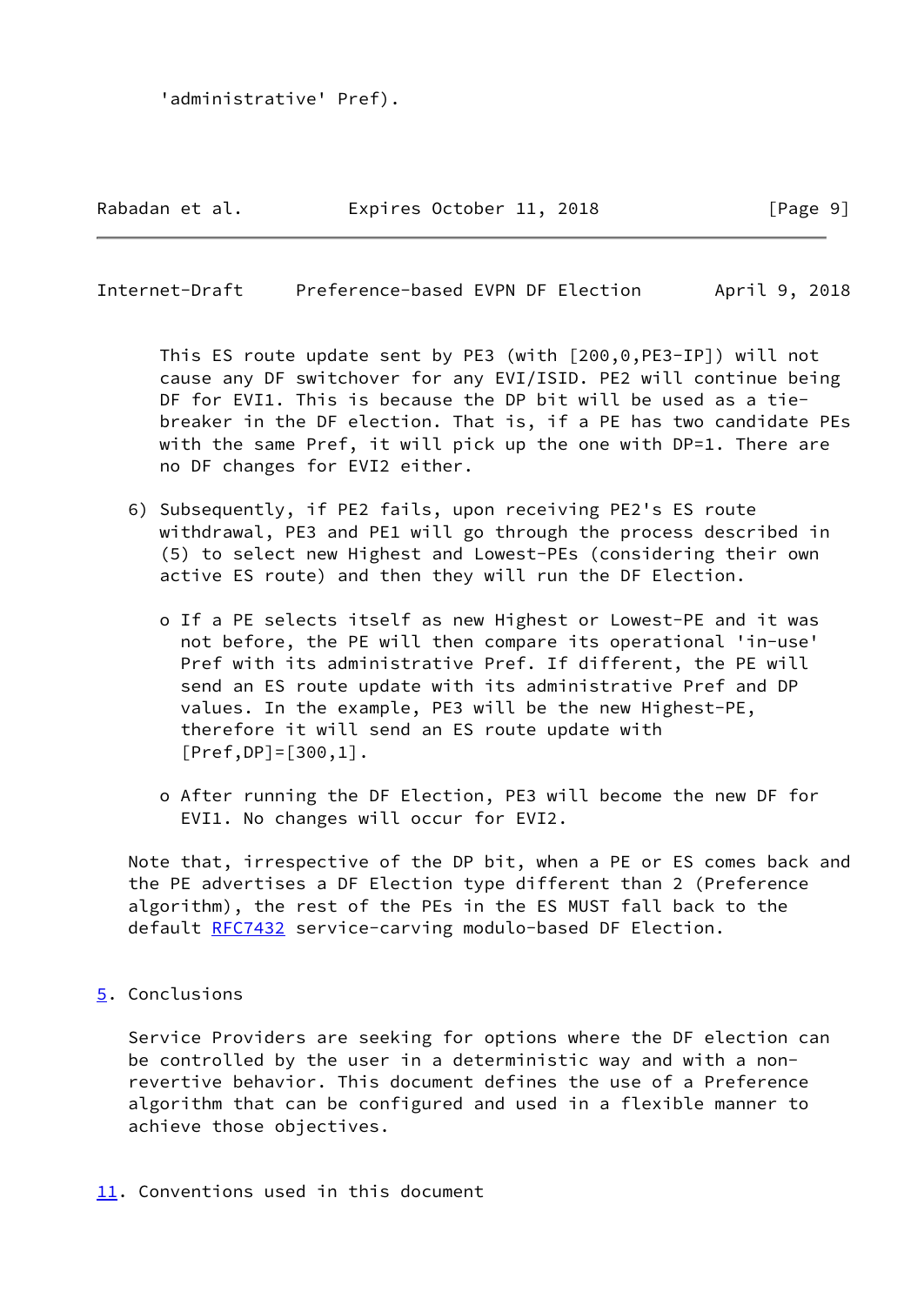The key words "MUST", "MUST NOT", "REQUIRED", "SHALL", "SHALL NOT", "SHOULD", "SHOULD NOT", "RECOMMENDED", "MAY", and "OPTIONAL" in this document are to be interpreted as described in [RFC-2119 \[RFC2119](https://datatracker.ietf.org/doc/pdf/rfc2119)].

 In this document, these words will appear with that interpretation only when in ALL CAPS. Lower case uses of these words are not to be interpreted as carrying [RFC-2119](https://datatracker.ietf.org/doc/pdf/rfc2119) significance.

| Rabadan et al. |  | Expires October 11, 2018 |  |  | [Page 10] |
|----------------|--|--------------------------|--|--|-----------|
|----------------|--|--------------------------|--|--|-----------|

<span id="page-11-1"></span>Internet-Draft Preference-based EVPN DF Election April 9, 2018

 In this document, the characters ">>" preceding an indented line(s) indicates a compliance requirement statement using the key words listed above. This convention aids reviewers in quickly identifying or finding the explicit compliance requirements of this RFC.

<span id="page-11-0"></span>[12.](#page-11-0) Security Considerations

This section will be added in future versions.

<span id="page-11-2"></span>[13.](#page-11-2) IANA Considerations

 This document solicits the allocation of DF type = 2 in the registry created by  $[DF]$  $[DF]$  for the DF type field, and the DP bit in the  $[DF]$ Bitmap registry.

- <span id="page-11-3"></span>[15.](#page-11-3) References
- <span id="page-11-4"></span>[15.1](#page-11-4) Normative References

 [\[RFC7432](https://datatracker.ietf.org/doc/pdf/rfc7432)]Sajassi, A., Ed., Aggarwal, R., Bitar, N., Isaac, A., Uttaro, J., Drake, J., and W. Henderickx, "BGP MPLS-Based Ethernet VPN", [RFC 7432](https://datatracker.ietf.org/doc/pdf/rfc7432), DOI 10.17487/RFC7432, February 2015, [<https://www.rfc-editor.org/info/rfc7432](https://www.rfc-editor.org/info/rfc7432)>.

<span id="page-11-6"></span> [DF] Rabadan J., Mohanty S. et al. "Framework for EVPN Designated Forwarder Election Extensibility", [draft-ietf-bess-evpn-df-election](https://datatracker.ietf.org/doc/pdf/draft-ietf-bess-evpn-df-election-framework-00) [framework-00](https://datatracker.ietf.org/doc/pdf/draft-ietf-bess-evpn-df-election-framework-00), work-in-progress, March 5, 2018.

### <span id="page-11-5"></span>[15.2](#page-11-5) Informative References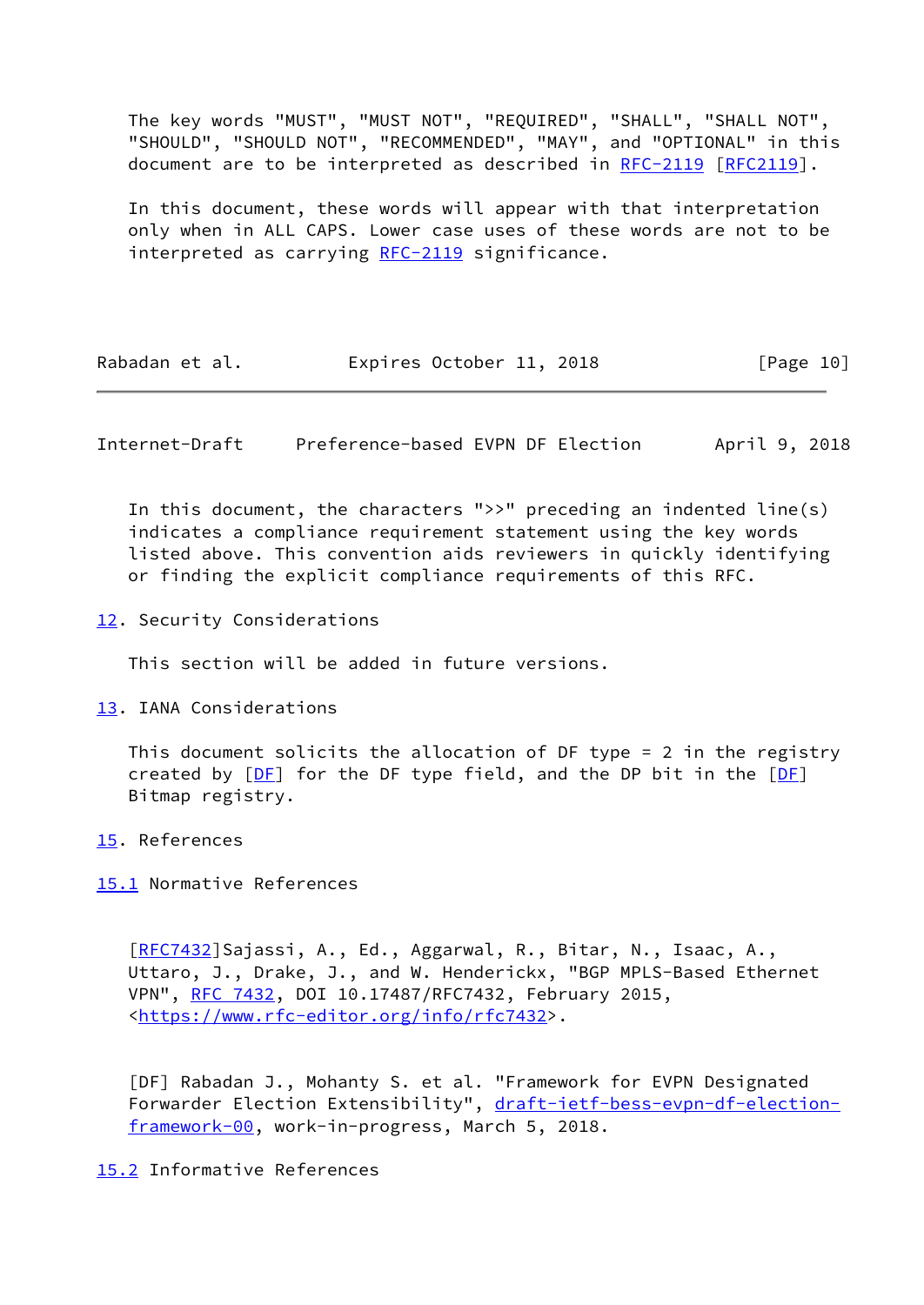<span id="page-12-3"></span>[vES] Sajassi et al. "EVPN Virtual Ethernet Segment", [draft-sajassi](https://datatracker.ietf.org/doc/pdf/draft-sajassi-bess-evpn-virtual-eth-segment-03) [bess-evpn-virtual-eth-segment-03](https://datatracker.ietf.org/doc/pdf/draft-sajassi-bess-evpn-virtual-eth-segment-03), work-in-progress, August 26, 2018.

<span id="page-12-0"></span>[16.](#page-12-0) Acknowledgments

 The authors would like to thank Kishore Tiruveedhula for his review and comments.

<span id="page-12-1"></span>[17.](#page-12-1) Contributors

 In addition to the authors listed, the following individuals also contributed to this document:

 Kiran Nagaraj, Nokia Vinod Prabhu, Nokia

| Rabadan et al. |  | Expires October 11, 2018 | [Page 11] |
|----------------|--|--------------------------|-----------|
|----------------|--|--------------------------|-----------|

<span id="page-12-2"></span>Internet-Draft Preference-based EVPN DF Election April 9, 2018

Selvakumar Sivaraj, Juniper

[17.](#page-12-1) Authors' Addresses

 Jorge Rabadan Nokia 777 E. Middlefield Road Mountain View, CA 94043 USA Email: jorge.rabadan@nokia.com

 Senthil Sathappan Alcatel-Lucent Email: senthil.sathappan@nokia.com

 Tony Przygienda Juniper Networks, Inc. Email: prz@juniper.net

 John Drake Juniper Networks, Inc. Email: jdrake@juniper.net

 Wen Lin Juniper Networks, Inc.